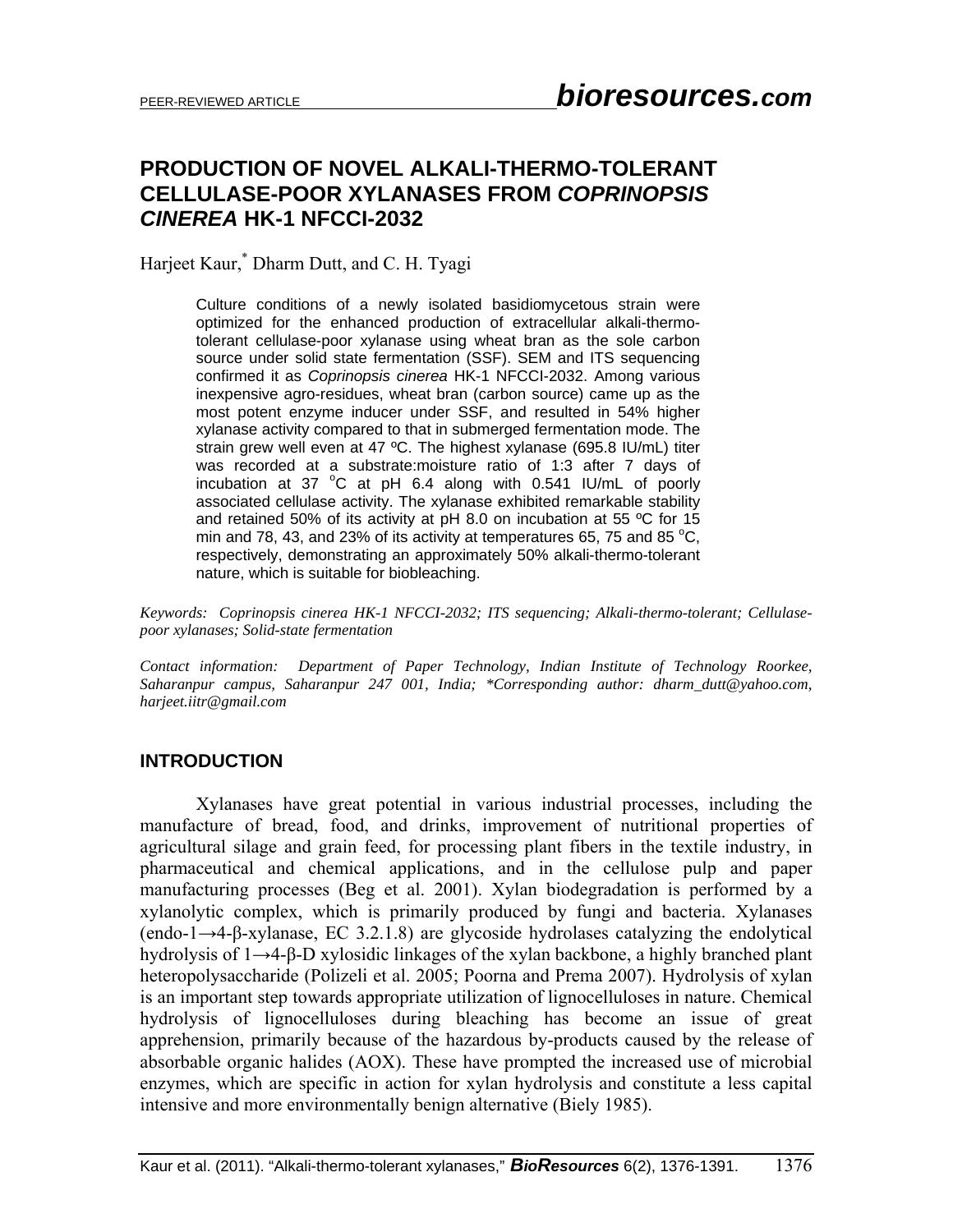Because biotechno-logical applications necessitate large amounts of low-cost enzymes, an appropriate approach for such novel microbial isolates capable of producing cellulase-poor, alkali-thermo-tolerant xylanases for the paper industry is the utmost requirement, as the manufactured pulp after brown-stock washing has high temperature (about 70 °C) and pH (about 8.5). The plant species *Cymbopogon martini* (sofia grass), *Cymbopogon flexuosus* (lemon grass) (Kaur et al. 2011), *Saccharum officinerum*-CO 89003 (bagasse) (Agnihotri et al. 2010), *Triticum aestivum* PBW-343 (wheat straw) (Singh et al. 2011), and kraft AQ pulps of *Cannabis sativa* (true hemp), *Ipomea carnea* (besharam) (Dutt et al. 2008), *Hibiscus cannabis* (kenaf) and *Hibiscus subdariffa* (roselle) (Dutt et al. 2009) have relatively open and loose fiber structure, which is suitable for enzyme action, and the pulp has more permeability than wood pulp. The pH after washing and screening ranges between 7.8 and 8.1. To make the enzyme applications more cost-effective at an industrial level, its production using cheap lignocellulosic wastes such as wheat straw, wheat bran, and corncob, rather than the more expensive xylan, has been recommended by many workers (Bokhari et al. 2010; Agnihotri et al. 2010; Gupta et al. 2001; Poorna and Prema 2007). One alternative for this is the use of solid state fermentation (SSF), which is closer to a natural system and advantageous in terms of higher productivity per reactor volume, lower operational and capital cost, as well as easier in terms of operation compared to conventional fermentation. It also has proved to be more efficient in producing certain enzymes and metabolites (Pandey et al. 2000; Agnihotri et al. 2010; Sanghi et al. 2008; Krishna 2005).

Until now the production of thermo-stable xylanases has been widely studied in submerged cultures, but the relatively high cost of enzyme production has hindered their industrial application. Two strains of *Coprinellus disseminates*, namely SH-1 and SH-2, show high xylanase activity (727.78 and 227.99 IU/mL) with very low CMCase (0.925 and 0.660 IU/mL) and laccase (0.640 and 0.742 U/mL) activities at an incubation time of seven days, temperature  $37^{\circ}$ C and initial pH of 6.4, using yeast extract as nitrogen source and wheat bran as cheap carbon source under SSF conditions. Crude cellulase-poor xylanases obtained from test strains show maximum activities at 55  $^{\circ}$ C and pH 6.4 (Shalini et al. 2009). The strain of *C. disseminatus* SW-1 NTCC 1165 produces high xylanase (499.60 IU/mL) and laccase activity (25.3 IU/ml) with minimum cellulose activity (0.64 IU/mL) when cultivated on media containing cheap agro-residue wheat bran as a sole carbon source and soya bean meal as nitrogen source on the 7th day of incubation at 37 °C and pH 6.4 under SSF conditions. Biochemical characterization reveals that optimal xylanase activity is observed at pH 6.4 and temperature 55  $\degree$ C (Agnihotri et al. 2010).

The basidiomycete *Coprinopsis cinerea* has been a classic experimental model for multicellular development in fungi because it grows on defined media, completes its life cycle in 2 weeks, produces some 108 synchronized meiocytes, and can be manipulated at all the developmental stages by mutation and transformation (Kües 2000). It is commonly isolated from horse dung (Kües 2000), degraded forestry products, or composting materials. Their occurrence may closely be associated with the ability to produce a variety of cell wall degrading enzymes. Xylanase production has been described for many fungal species, including the thermo-tolerant and thermophilic fungi (Ghatora et al. 2006), but until now, no study on the xylanase production from any *Coprinopsis cinerea*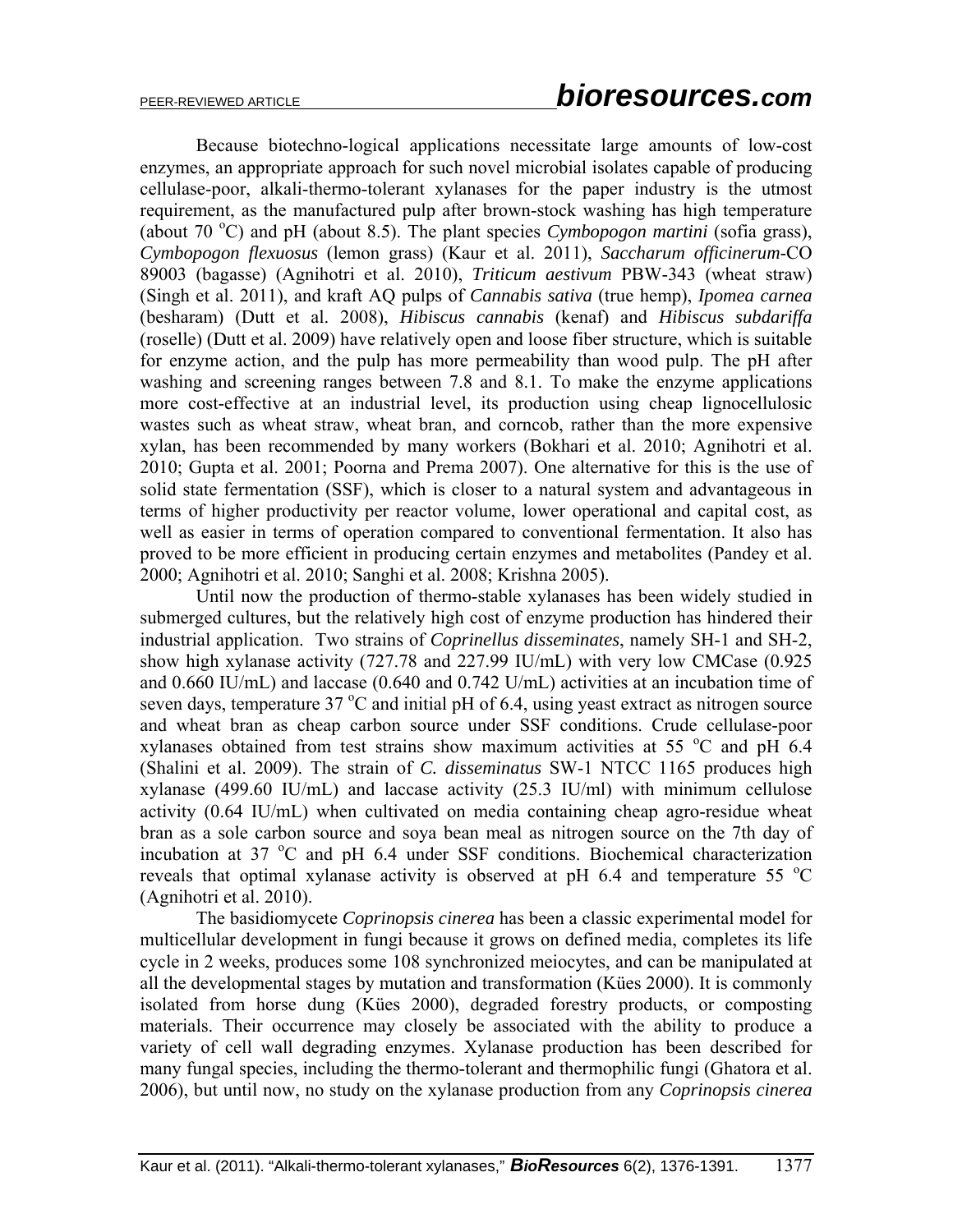strain using SSF has ever appeared in the literature. The present study was aimed at investigating the xylanase producing potential of indigenously isolated wild strain of *Coprinopsis cinerea* HK-1 NFCCI-2032, in context with its alkali-thermo-tolerant nature. The study examined a detailed optimization of SSF culture conditions, including pH, temperature, the selection of cheap and readily available carbon and nitrogen substrates, and the ratio of substrate to nutrient salt solution (NSS) for high production of xylanase. The biochemical characterization of enzyme was further made, marking the effect of pH and temperature on the activity and stability of xylanase. To the best of author's knowledge, this is the first paper that reports the production of xylanases by the basidiomycetous fungus *C. cinerea*.

## **MATERIALS AND METHODS**

### **Isolation and Identification**

The fungal strain was isolated by the enrichment technique from a rotten wood sample collected from the waste dumping site in the vicinity of Department of Paper Technology, Saharanpur, located in the foothills of Western UP (India). Isolation was carried out using wheat bran as a foremost carbon source, while maintaining a pH of 6.0 at 32 °C. The fungal isolate was maintained and routinely subcultured on wheat bran agar medium at pH 6.0. Purified cultures were transferred to potato dextrose agar (PDA) slants, incubated at 32  $\mathrm{^{\circ}C}$  for 5 days, and further stored at 4  $\mathrm{^{\circ}C}$  for future use. The molecular identification up to species level was done at the Agharkar Research Institute (ARI), Pune (India), by isolation of the genomic DNA in pure form, followed by amplification of nearly 3000 base pair rDNA fragments using 4 different pairs of universal primers (SSU-NS1 and NS4, NS3 and NS8, LSU-5.8SR and LR7, LR7R and LR12). The sequencing PCR was set up with ABI-BigDye® Terminator v3.1 Cycle Sequencing Kit (Part No. 4337455 ), and the sequence data was manually edited using appropriate software, whereby the test isolate was identified as *Coprinopsis cinerea* HK-1 with accession no NFCCI 2032.

### **Scanning Electron Microscopy (SEM)**

 The detailed morphological study of fungal strain HK-1 was carried out using SEM (SEM, Leo 435 VP, England). The fungal mat was fixed using  $3\%$  ( $v/v$ ) glutaraldehyde-2%  $(v/v)$  formaldehyde  $(4:1)$  for 24 h. Following the primary fixation, samples were washed thrice with double-distilled water. The samples were then dehydrated under the alcohol gradients of 30, 50, 70, 80, 90, and 100% for 15 min each up to 70% alcohol gradient, and thereafter treated for 30 min under each gradient. After 100% alcohol treatment, samples were air dried and examined under SEM at desired magnifications.

## **Xylanase Production under Submerged (SmF) and Solid-state Fermentation**

 For production of extracellular enzymes, the nutrient salt solution (NSS) was prepared according to Singh and Garg (1995). The medium contained, in g/L, 1.5  $KH_2PO_4$ , 4.0 NH<sub>4</sub>Cl, 0.5 MgSO<sub>4</sub>.7H<sub>2</sub>O, 0.5 KCl, and 1.0 yeast extract in distilled water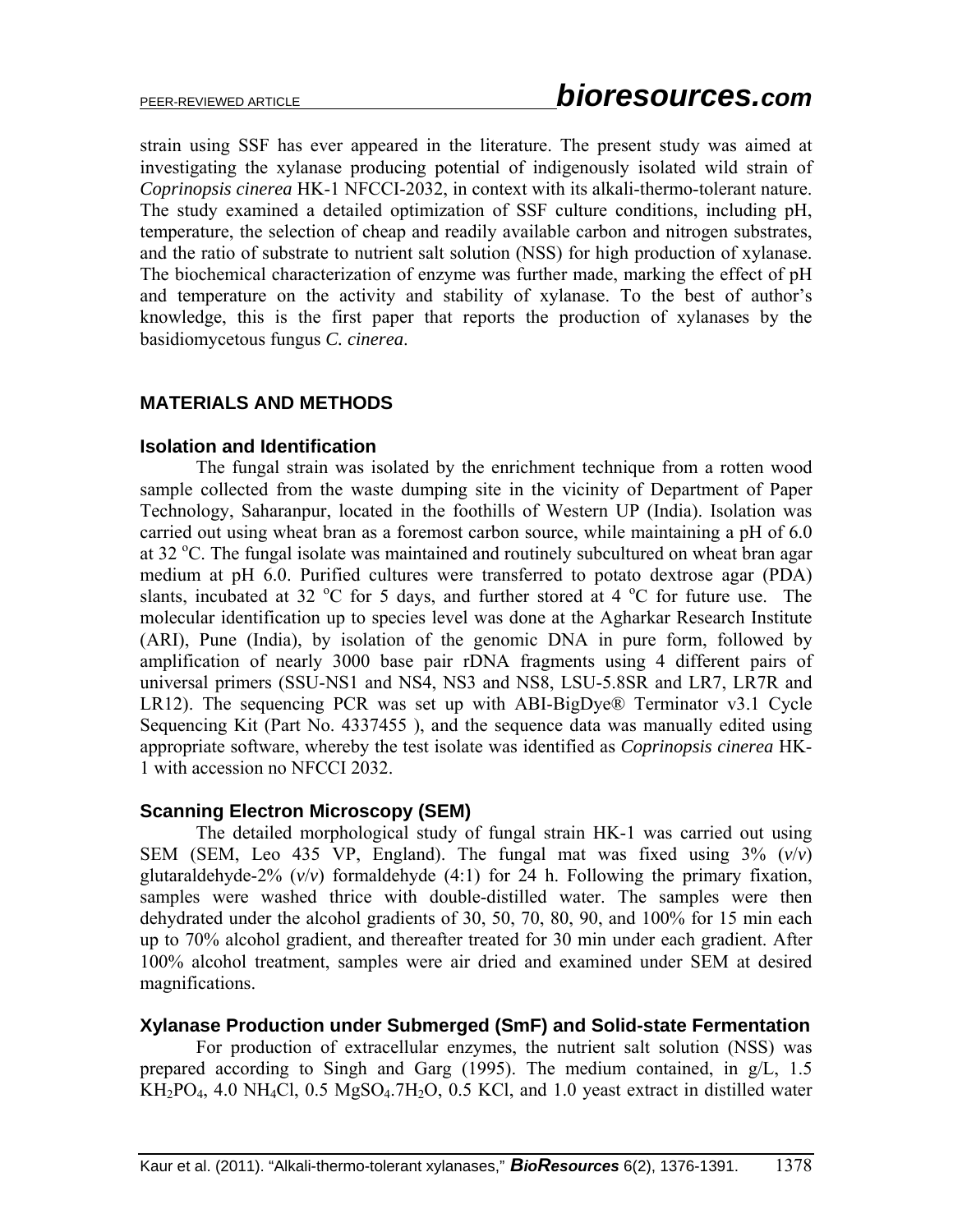with  $0.04$  mL/L trace elements solution having, in  $\mu$ g/L, 200 FeSO<sub>4</sub>.7H<sub>2</sub>O, 180  $ZnSO<sub>4</sub>$ .7H<sub>2</sub>O, and 20 MnSO<sub>4</sub>.7H<sub>2</sub>O at pH 6.0. SmF involves submersion of the microorganism in an aqueous solution containing all the nutrients needed for growth. The main function of a fermenter is to provide a controlled environment for growth of microorganisms in order to obtain a desired product. Two important criteria for a submerged liquid fermenter include the ability to operate aseptically for a number of days and provide adequate aeration and agitation to meet the metabolic requirements of the microorganism. SmF was carried out in 40 mL of NSS containing 2% of wheat bran fraction (100 um mesh size) as a carbon source in an Erlenmeyer flask (250 mL). Culture medium was autoclaved at 15 psi for 15 min, inoculated with fungal isolate HK-1, and incubated in an orbital incubator shaker (Sanyo, Orbi-safe, UK) with constant shaking at 120 rpm. Solid substrate fermentations are generally characterized by growth of microorganisms on water-insoluble substrates in the presence of varying amounts of free water (Mitchell and Lonsane, 1992). For SSF, after addition of NSS (15 mL) to wheat bran (5 g), the flasks, covered with cotton plugs and aluminium foil, were autoclaved at 121<sup>o</sup>C and 15 psi for 15 min. On cooling, flasks were inoculated with 2 discs, each of 5 mm diameters cut from the periphery of six-day-old culture and incubated at 32 $^{\circ}$ C.

### **Enzyme Harvesting and Storage**

 In SmF, enzyme was filtered through four-layered muslin cloth, while in SSF the contents of the flask were crushed with a glass rod using 15 mL of distilled water and were shaken for 30 min to harvest the enzyme from the fungal cells. The whole content was then filtered through the four layers of muslin cloth, and the filtrate so obtained was centrifuged (Sigma centrifuge model 2K15) at 5000 g for 10 min at 4  $^{\circ}$ C. The clear brown coloured supernatant was used as crude enzyme extract and stored at  $-20$  °C until use.

#### **Estimation of Enzyme Activity and Protein Concentration**

 Xylanase activity was estimated by analysis of the xylose released by the DNS method (Miller 1959). For this purpose, 0.4 mL of 1% birch wood xylan solution was mixed with 1.6 mL of suitably diluted culture filtrate in 50 mM  $K_3PO_4$  buffer (pH 6.4) and incubated at 55  $\degree$ C for 15 min. A 0.3 mL of solution was taken from the incubated mixture in a test tube, and 0.9 mL of dinitrosalicylic acid (DNS) reagent was added and boiled for 5 min. Xylose released was estimated colorimetrically at 540 nm using a UV-Vis spectrophotometer (Cary 100 Bio Varian-Australia) at 25 °C. Carboxymethylcellulase (CMCase) activity was determined according to the method of Mandel (1975). The assay mixture, in a total volume of 2 mL, contained 0.5 mL of 1 mM of CMC in 50 mM citrate buffer (pH  $4.8$ ) and  $0.5$  mL of the enzyme. The mixture was incubated at  $50$ C for 30 min. The reducing sugars released in the hydrolysis reaction were measured optically at 575 nm by the DNS method as described by Miller (1959). Enzyme activities (xylanase and cellulase) were expressed as IU equivalent to micromoles of xylose or glucose released per min per mL of the reaction mixture under standard conditions.

Laccase assay (de Souza-Cruz, 2004) was carried out by taking 100 mM citric acid buffer at pH 5.0, enzyme extract, and 1.0 mM of ABTS (2, 2-azino-bis-3-ethylbenzthiazoline-6-sulphonic acid) as a substrate, and reaction was monitored at 420 nm. The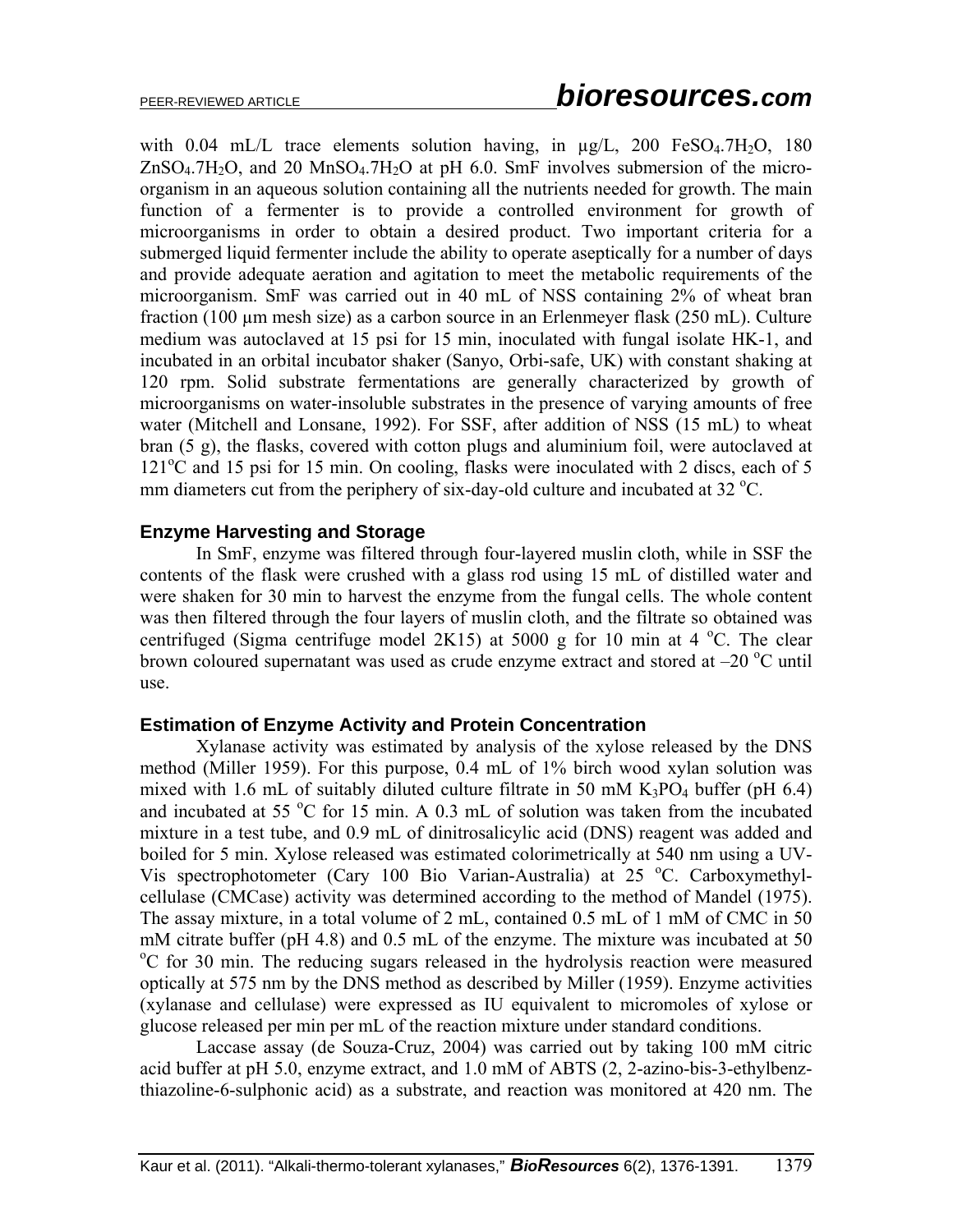enzyme activity was expressed as the amount of enzyme that produced an increase of 1.0 absorbance unit per 30s. Protein concentration was determined as described by Lowry et al. (1951), with bovine serum albumin (BSA) as a standard. Controls were routinely included in which enzyme or substrate was omitted and treated similarly.

### **Optimization of Incubation Period, pH and Temperature**

Culture conditions were optimized by varying one independent variable at a time while keeping the other variables constant. A set of Erlenmeyer flasks (250 mL) containing 5 g of wheat bran and 15 mL of NSS, was autoclaved and inoculated aseptically with fungal strain HK-1. These were incubated at 32  $^{\circ}$ C, pH 6.0, and harvested every day from the  $2<sup>nd</sup>$  to the  $11<sup>th</sup>$  day of incubation. Likewise, the initial pH of NSS for xylanase production was optimized by varying pH within 4.4 to 11, adjusted with 1N NaOH/H<sub>2</sub>SO<sub>4</sub> separately by incubating inoculated flasks at 32  $\rm{^{\circ}C}$  for seven days. Similarly, temperature variability regarding fungal xylanase production was carried out by incubating the inoculated flasks at temperatures ranging from 27 to 52  $\degree$ C with an interval of  $5^{\circ}$ C at optimum pH and incubation period. In each case, xylanase and cellulase activities were determined as described above.

### **Effect of Carbon and Nitrogen Sources and Moisture Level**

The effects of lignocellulosic substrates (wheat straw, wheat bran, sugarcane bagasse, sorghum, and rice straw), singly and in different combinations, on xylanase production were studied. Five g each of finely powered lignocellulosic substrate retained on +100 mesh size and moistened with 15 mL of NSS was added in different flasks, and inoculated flasks (as above) were incubated at the conditions mentioned above. In the same way, different nitrogen sources (peptone, beef extract, yeast extract, malt extract, soya bean meal, and urea) in the NSS at a concentration of 1.0 g/L were inoculated with the test fungus and incubated at optimum incubation temperature, period, and pH. The effect of moisture level on the xylanase titre was evaluated by varying the wheat bran to NSS ratio (*w*/*v*) between 1:2, 1:2.5, 1:3, 1:3.5, and 1:4.0. The prepared flasks were incubated at pH 6.4 for first 7 days at 37  $^{\circ}$ C. Xylanase and cellulase activities were determined in each case.

### **Effect of Glucose and Lactose Concentration**

 The incubation medium was supplemented with 1 to 5 g/L of glucose/lactose in NSS solution while maintaining the wheat bran to NSS ratio at 1:3. The flasks were inoculated and incubated under the conditions mentioned above, and the effect of glucose/lactose was studied on xylanase titre.

### **Effect of pH and Temperature on Crude Xylanase Stability**

 The pH stability of crude xylanases was determined in the range of 6.0 to 9.0 by incubating the xylanase in buffers of different pH (potassium-phosphate; pH range: 6.0 to 7.4 and borax-boric acid; pH range: 7.6 to 9.0) for 15 min. For their thermo-stability, crude enzyme preparations were incubated at 45, 55, 65, 75, and 85  $^{\circ}$ C at pH 6.4 for 15 min. The residual xylanase activity (Miller 1959) of the crude enzyme in each case was determined under standard assay conditions as described above.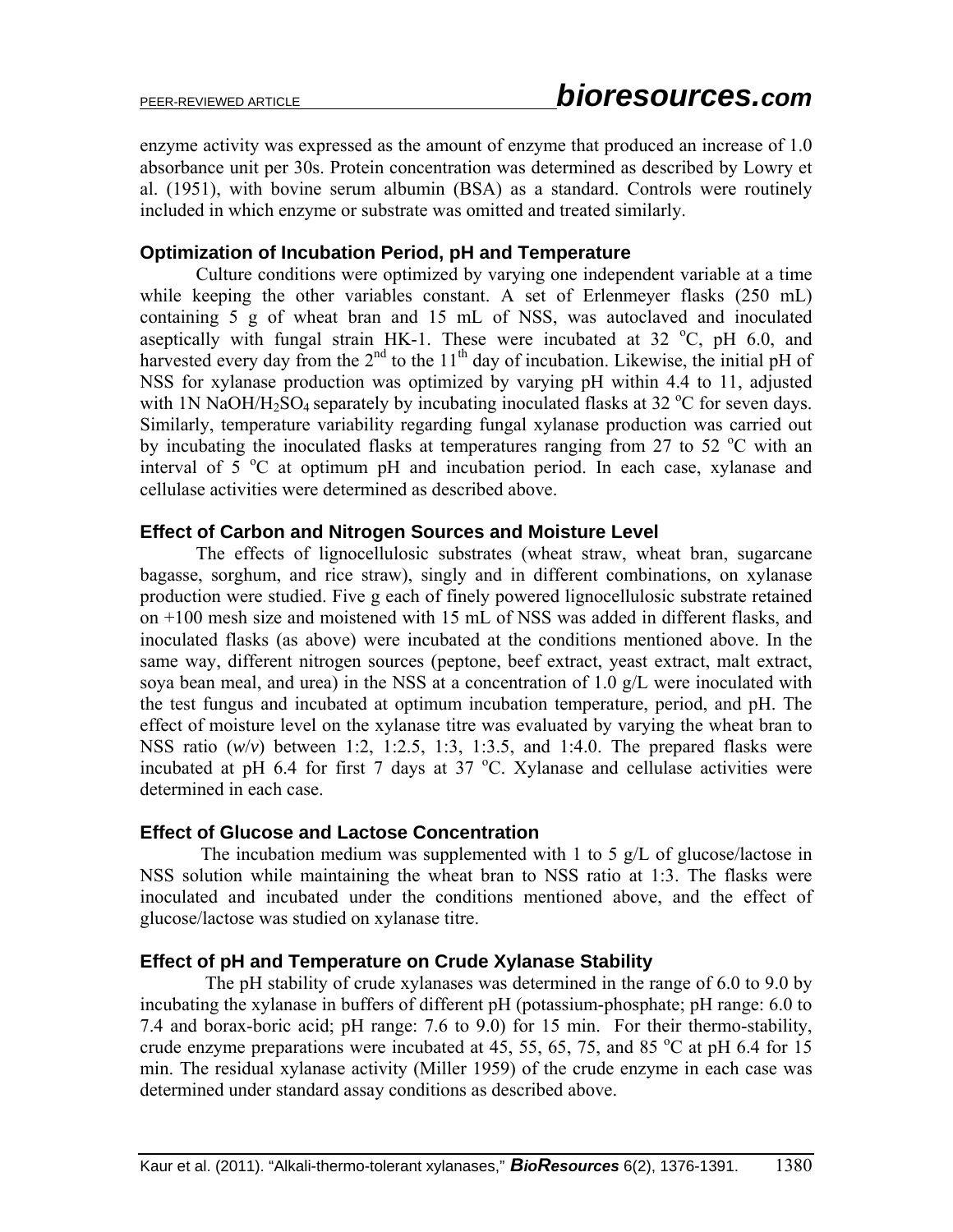### **Statistical Analysis**

 All the experiments were conducted in triplicate, and experimental results were represented as the mean  $\pm$  standard deviation of three identical values.

### **RESULTS AND DISCUSSION**

### **Isolation, Screening for Xylanase Production and SEM**

 The fungal isolate HK-1 was initially screened for its xylanase production ability by the xylan-agar (XA) plate assay. XA-plate was stained with Congo red dye to enhance the visibility of hydrolyzed area observed as a clear zone. The isolate was further subjected to a secondary screening for its xylanase production ability under SSF conditions (Fig. 1a). The strain produced 456.12IU/mL xylanase activity with a meagre cellulase activity of  $0.744$ IU/mL using wheat bran as a sole carbon source at 32 °C for 6 days. The fungal isolate was hence selected for further studies based on the characteristic of providing high xylanase with poor-cellulase activity.

Morphological studies of the fungal isolate *C .cinerea* HK-1 with SEM revealed a spreading, white colored mycelial network of highly tapered, tubular, branched filamentous hyphae (Plate1a). These filaments exude enzymes and absorb food at their growing tips. Hyphae are collectively very long, and can explore and exploit food substrates very efficiently (Alexopoulos et al. 1996). Small etiolated stripes, arising after 4 to 5 days of inoculation, eventually grew into unique and complex structures called fruiting bodies, which subsequently suffered rapid autolysis, a feature that is specific for many species of the coprini. Black, club-shaped spores were produced by fruiting bodies on the  $8<sup>th</sup>$  or 9<sup>th</sup> day (Plate1b). The identification was further confirmed by sequencing the SSU (SSU- NS1, NS4, NS3, NS8) and LSU region (LSU- LR7, LR7R, LR12) of rDNA for *C .cinerea* HK-1.



**Plate 1**. SEM microphotographs of *Coprinopsis cinerea* HK-1 agar showing fungal mycelia and clamp connection (arrows) (a), and mature club shaped spores (b)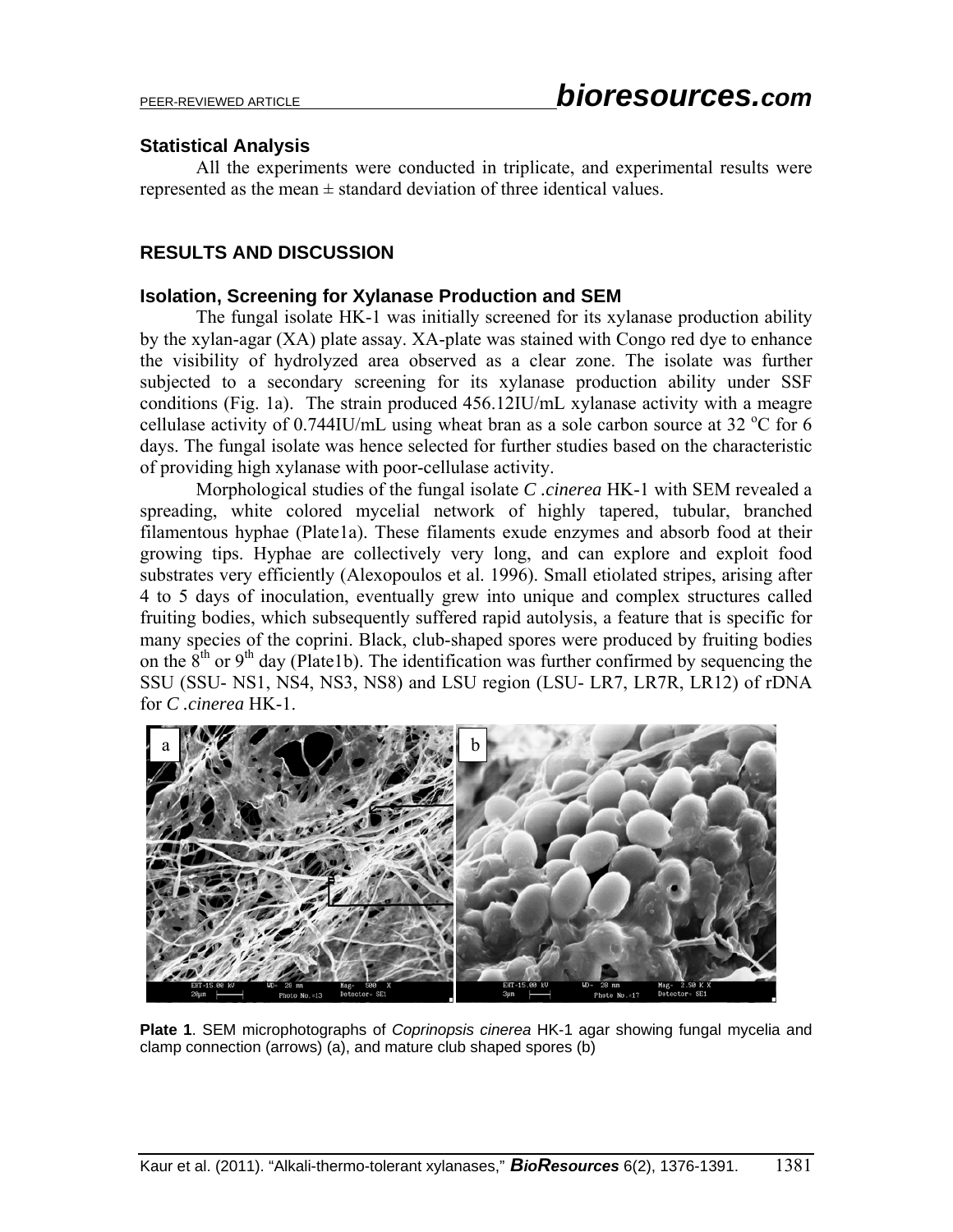#### **Effect of Different Fermentation Conditions**

 Figure 1a reveals that the xylanase activity of *C. cinerea* HK-1 under SSF conditions was 54% higher to that in SmF. SSF aimed at strengthening the contact between fungal mycelia and the insoluble substrate, thereby achieving the highest substrate concentration (Hölker et al. 2004), which is not possible during SmF. Therefore, SSF was chosen for further optimization studies for crude xylanase production by the *C. cinerea* HK-1. A hike in xylanase production of *Coprinellus disseminatus* SW-1 NTCC1165 under SSF using wheat bran was reported by Agnihotri et al. (2010) in comparison to SmF, while a 30-fold enhancement in xylanase production under SSF was observed by Malarvizhi et al. (2003) in contrast to liquid culture using wheat bran as the substrate for a culture of *Ganoderma lucidum.*



**Fig. 1.** Effect of different fermentation systems (a) and incubation period (b) on the enzyme production by *Coprinopsis cinerea* HK-1

#### **Effect of Incubation Period**

The xylanase production steadily attained its maxima with a 13.5% increase on the  $7<sup>th</sup>$  day compared to the activity on  $6<sup>th</sup>$  day at 32 °C and pH 6.4, while maximum cellulase production (0.690 IU/mL) was achieved on the  $6<sup>th</sup>$  day of incubation (Fig. 1b). In some fungi, high xylanase production has been shown to be correlated firmly to cellulase production (Kang et al. 2004), but *C. cinerea* HK-1 did not produce much cellulase despite of the use of cellulose-rich substrate. Figure 1b indicates that the maximum xylanase activity (537.83 IU/mL) and protein biomass (3.92 mg/mL) achieved for the strain HK-1 almost corresponded to the optimized period of incubation. Basidiomycetes are slow-growing fungi, so maximum xylanase production was achieved on 7th day in *Pleurotus ostreatus* (Qinnghe et al. 2004). Xylanase production and supernatant protein concentration increased up to the  $7<sup>th</sup>$  day of incubation for the two strains SH-1 and SH-2 of *C. disseminatus* (Singh et al. 2010). A reduction in xylanase titre (491.4IU/mL) obtained after optimum period was probably due to the depletion of nutrients available to the fungus. Xylanases being primary metabolites are optimally expressed at the end of the exponential phase, which correlates the harvesting time of the fungus to the production of enzymes (Kulkarni et al. 1999). Metabolic enzymes like, proteases and transglycosidases might also affect xylanase yield.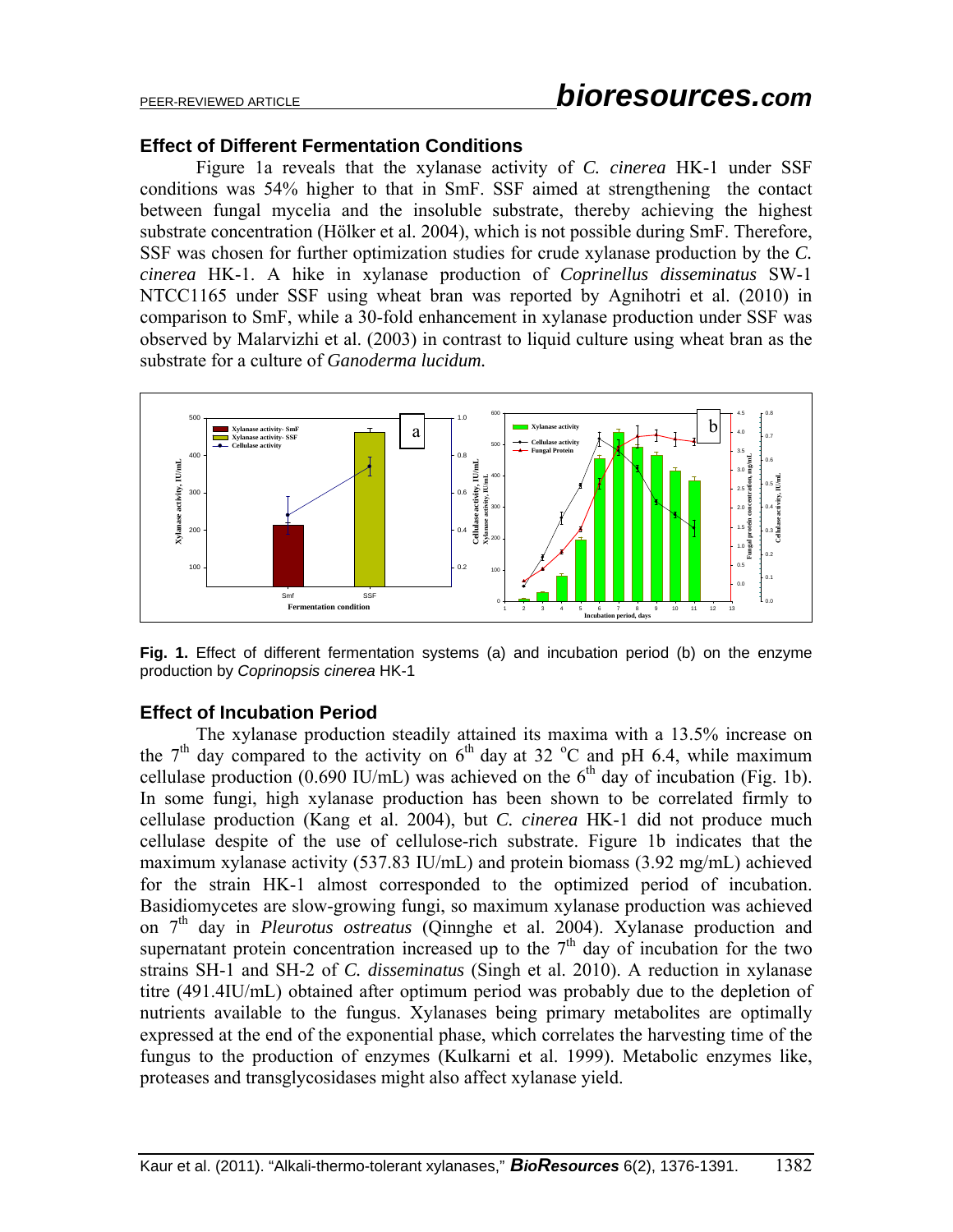

**Fig. 2**. (a) Effect of pH, (b) temperature and (c) lignocellulosic substrates on xylanase production by *Coprinopsis cinerea* HK-1

### **Effect of Initial pH**

A pH of 6.4 was found to be optimal for fungal growth, with 578.27 IU/mL of xylanase activity. In addition, when NSS with pH between 6.0 and 7.4 were used, no significant differences were found in the enzyme yield (Fig. 2a). This could be explained by the fact that wheat bran possesses excellent buffering capacity (Pandey et al. 2000). Similar observations were made by Pal and Khanum (2010) for xylanase from *Aspergillus niger* DFR-5 in wheat bran-based medium. At a pH of 8.0, 70% of the enzyme activity was retained, which was quite remarkable. The enzyme production was severely hampered above an alkaline pH of 9.4 (235.80 IU/mL). Initial pH influences many enzymatic systems and the transport of several species of enzymes across the cell membrane (Poorna and Prema 2007). In view of the fact that enzymes are proteins, the ionic character of the amino and carboxylic acid groups on the protein surface are liable to be influenced by pH changes, and the catalytic property of the enzyme is strikingly affected. Fermentation at lower and higher pH proved to be detrimental, perhaps because of the inactivation of the enzyme system. Each microorganism thereby holds a certain pH range for its optimal growth and activity. Most of the white-rot fungi have been reported to grow best at slightly acidic pH (Reid et al. 1989). The optimum initial medium pH was 6.5 for xylanase production under shake flask fermentation condition using corncob and corn steep liquor as the carbon and nitrogen sources for both *T. lanuginosus* wild type and M7 (Bokhari et al. 2010), while, Ninawe et al. (2008) worked with purified xylanase from *Streptomyces cyaneus* SN at a pH 6.0.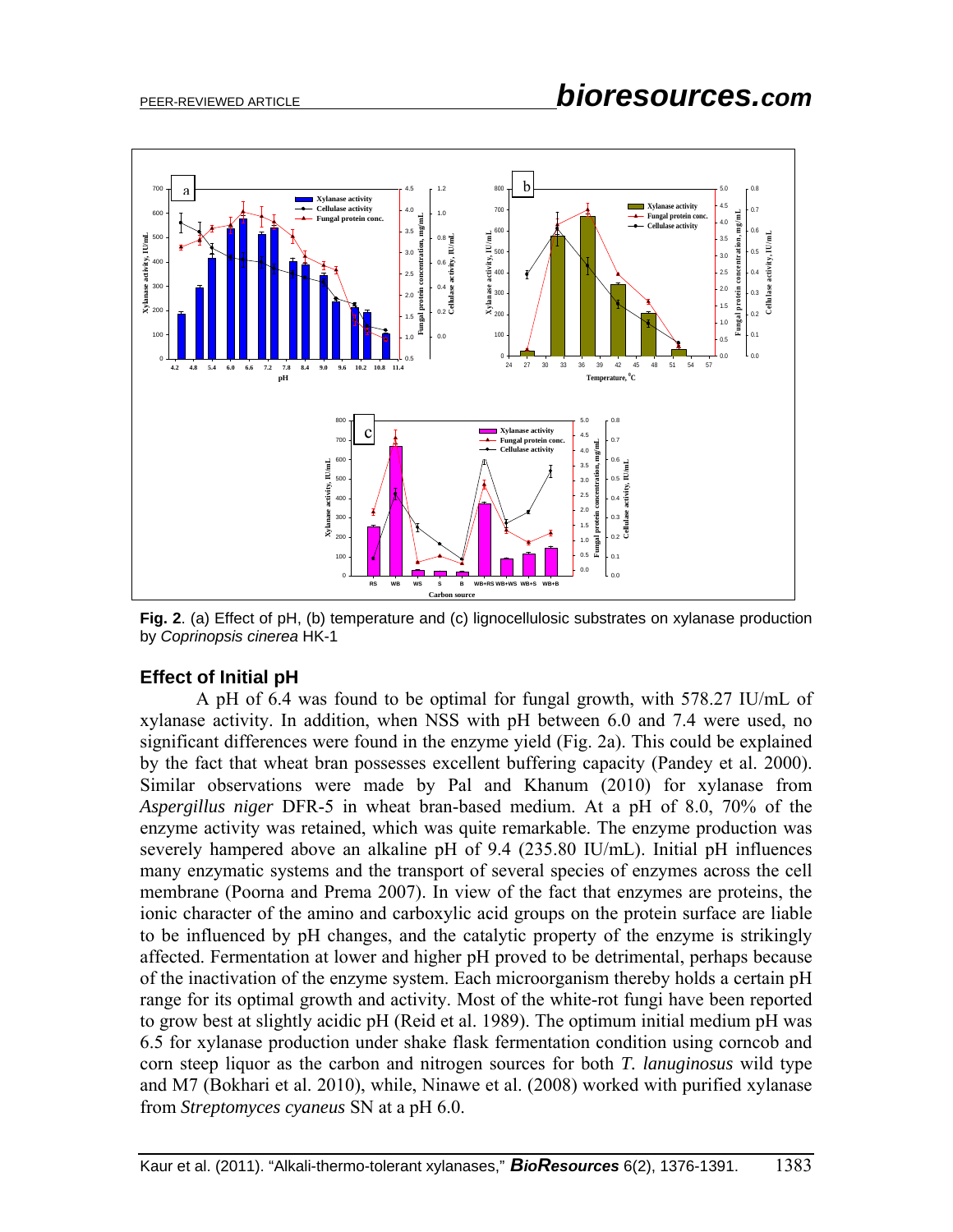### **Optimization of Incubation Temperature**

Temperature is one of the important parameters that determine the success of the optimization system. *C. cinerea* HK-1 was found to grow well in a temperature range of 32 to 47 °C, and maximal xylanase titer (668.45 IU/mL) was obtained at 37 °C at pH 6.4 and incubation time 7 days. It retained 50% of its maximal production at 47  $^{\circ}$ C (Fig. 2b). An identical optimum temperature for xylanase production in SSF was reported by Beg et al. (2001) and Sanghi et al (2008)*. S. cuspidosporus* also grew rapidly and produced maximum xylanase at a temperature of 37 $\mathrm{^{\circ}C}$  (Maheswari and Chandra 2000).

A decrease in xylanase titer was obtained with cultivation temperatures either below or above the temperature optima. The decreased yield at low temperatures was possibly due to lower transport of substrates across the cells. On proceeding towards optimum temperature for enzyme production, increased kinetic energy of reacting molecules increase the reaction rate. At higher temperatures, thermal denaturation of enzymes of the metabolic pathway occurs, which increases the maintenance energy requirement of cellular growth, thereby resulting in poorer production of the metabolites (Aiba et al. 1973) and even loss of enzyme activity (Pal and Khanum 2010) signifying that the end-point of fermentation should be carefully controlled. It also has been stated that microorganisms synthesize only a reduced number of proteins essential for growth and other physiological processes under conditions of high temperatures (Gawande and Kamat 1999).

### **Selection of Solid Substrates for Xylanase Production in SSF**

 Requirements for efficient xylanase production differ from one fungal strain to another as far as carbon source requirement is concerned. Just providing nutrient to the microorganisms could not be a sufficient criterion for choosing a substrate; oxygen transfer and heat dispersion are equally important. The highest xylanase production for *C. cinerea* HK-1 (668.1IU/mL) was achieved when wheat bran was used for fermentation (Fig. 2c). Wheat bran is a suitable supporter and carrier because of its porosity and low cost. Wheat bran contains a blend of soluble sugars vital for the initiation of growth and replication of the microorganism. It contains 45% hemicellulose (40% xylans), which may fulfil the role of inducers, and organic nitrogen sources (23%) that are crucial for protein synthesis. Moreover, it provides a large surface area and efficient aeration by remaining loose even under moist conditions during the SSF mode of culturing (Babu and Satyanarayana 1995). Wheat bran has been described as a potent substrate and an enhancer for xylanase production in SSF by *Arthrobacter sp*., and *Streptomyces cyaneus* SN 32 (Ninawe et al. 2008).

 Rice straw supported the fungal growth and xylanase production at the second highest level, with xylanase activities of 255.64 IU/mL. Wheat bran and rice straw together (1:1) worked out to be the best among all combinations, with the xylanase activity as 370.82 IU/mL, which was 31% more than that found by using rice straw individually. Recent research established a synergy between various inducers present in rice straw and wheat bran, and resulted in high production of cellulases and hemicellulases (Kaur et al. 2006). *C. cinerea* HK-1 reacted in an unexpectedly better manner under these combined carbon sources, with increasing xylanase activities in the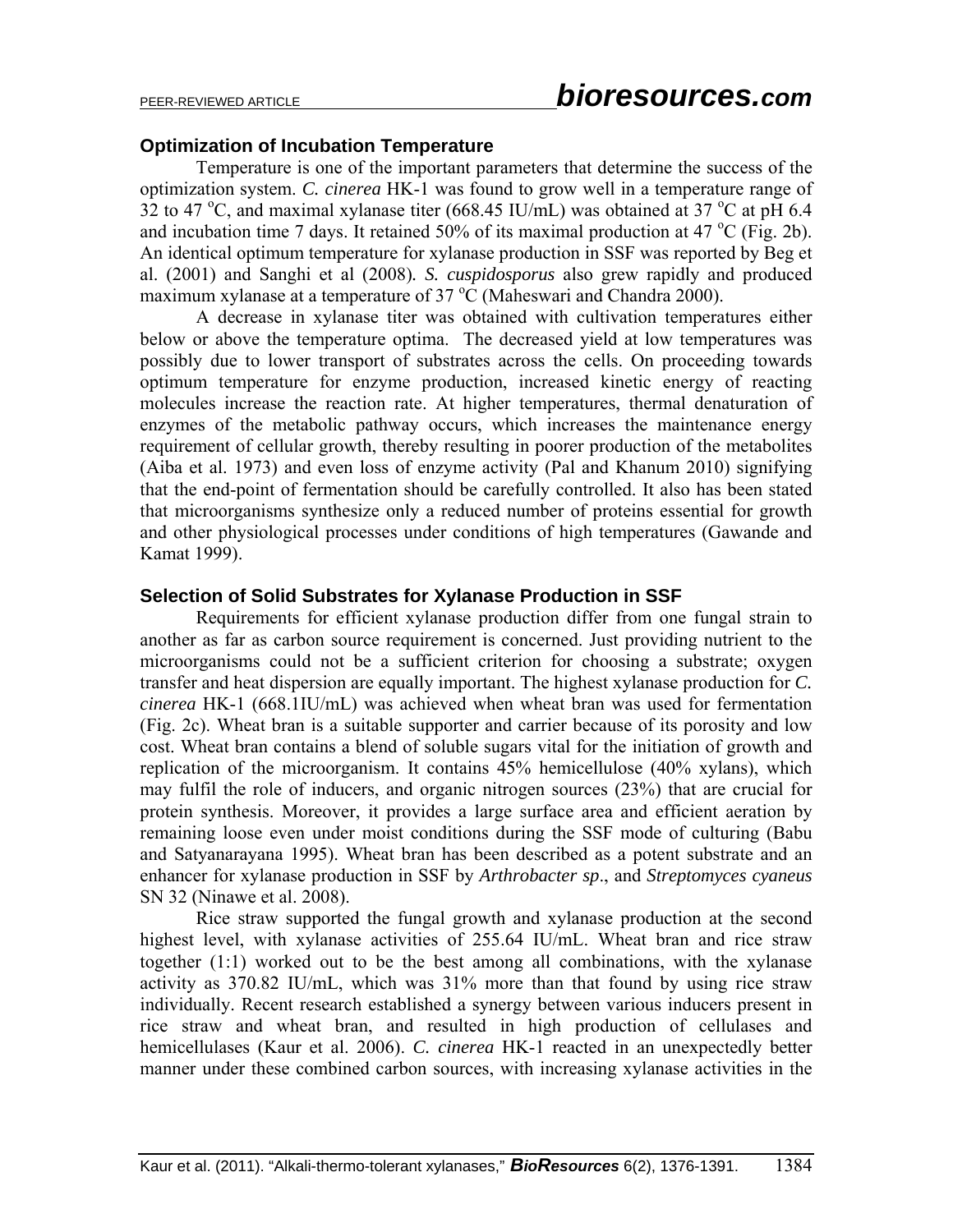order wheat bran + rice straw > wheat bran + wheat straw > wheat bran + bagasse > wheat  $branch +$  sorghum.

### **Effect of Nitrogen Sources**

The mechanisms that preside over the mycelial growth and formation of extracellular enzymes are influenced by the availability of precursors for protein synthesis (Kulkarni et al. 1999). Among the various complex organic nitrogen sources used (Fig. 3a), the order of suitability for production of xylanase was: beef extract  $>$  yeast extract  $>$ urea > malt extract > peptone > soya bean meal. Beef extract favored maximum xylanase productivity (690.71 IU/mL), which may be attributed to the better absorption of amino acids present in beef extract by the mycelia of the strain HK-1 (Qinnghe 2004). Soya bean meal as a source of nitrogen has been mentioned for yet another white-rot *Coprinellus disseminatus* SW-1 NTCC1165 (Agnihotri et al. 2010) under SSF; however, in the present study, xylanase production obtained with beef extract (690.71IU/mL) increased by 16% in comparison to soya bean meal (583.34IU/mL). These results indicate that the quality of proteins for enzyme production varies from species to species. Peptone was the best nitrogen source with white-rot basidiomycetes, to achieve optimal xylanase activity from *Pleurotus ostreatus* (Qinnghe. 2004) under SmF conditions and *Lentinus edodes* IBB 363 (Kachlishvili. 2005) under SSF.



**Fig. 3.** Effect of (a) various nitrogen sources (b) moisture content and (c) simple sugars on xylanase production by *Coprinopsis cinerea* HK-1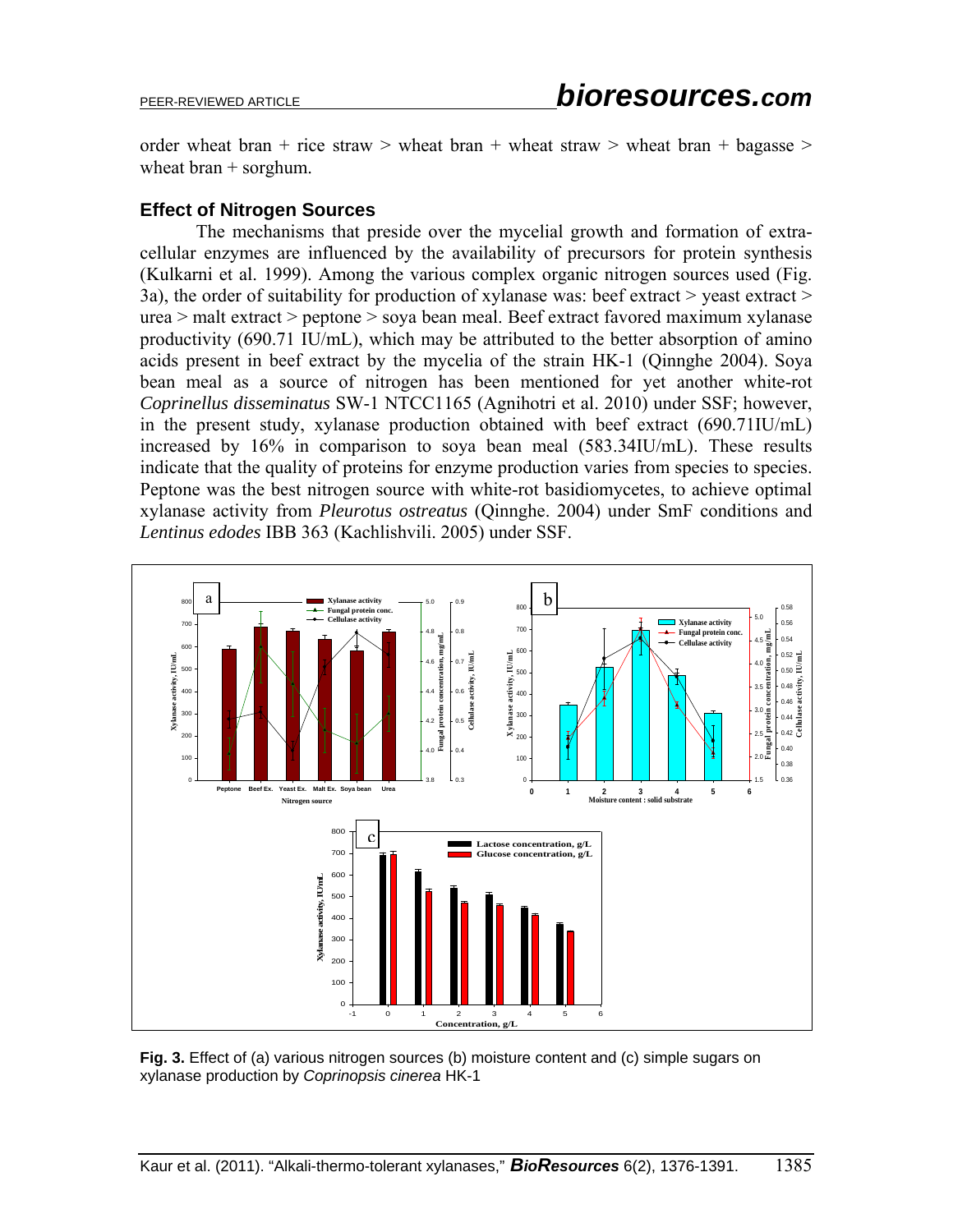#### **Effect of Moisture Level**

 The importance of moisture level in SSF media and its influence on microbial growth and product biosynthesis might be attributed to the impact of moisture on the physical properties of the solid substrate. The optimal xylanase production (695.8 IU/mL) was obtained at a substrate to moisture ratio of 1:3 (Fig. 3b). By decreasing the ratio to 1:2, nearly half of the activity could be obtained. Nearly 45% of the maximum xylanase yield (311.2 IU/mL) was retained at a ratio of 1:4. An increase in the moisture content was found to be more detrimental as compared to a decrease. Under SSF conditions, the impact of moisture on the physical properties of the solid substrate influences the microbial growth and product biosynthesis. A higher than optimum moisture level caused a decrease in porosity, lower oxygen transfer, a gummy texture, and alteration in wheat bran particle structure, whereas a low moisture level resulted in reduced solubility of nutrients in the solid substrate and decreased swelling of the solid substrate. Maximum xylanase yield for *Streptomyces sp*. QG-11-3 was reported at the substrate to moisture ratio of 1:2.5 and 1:3 using wheat bran and eucalyptus pulp as the respective substrates (Beg et al. 2001).

#### **Effect of Glucose and Lactose on Xylanase Production**

The production of xylanase by *C. cinerea* HK-1 was found to be repressed by increasing concentrations of both glucose and lactose from 1 to 5  $g/L$ , the maximum production being attained in the absence of these simple sugars (Fig. 3c). The production of extra-cellular xylanase by *C. cinerea* HK-1 was thereby inducible and controlled by catabolite repression. Glucose in fermentation medium generally represses enzyme production by moulds, and only after exhaustion of glucose, the fungus starts the production of xylanase. Such xylanase repression seems to be an indicative of the fact that enzyme synthesis is controlled by transition state regulators and catabolite repression as was also observed by Sanghi et al. (2008) in *Bacillus subtilis* ASH, using wheat bran under SSF at temperature 37<sup>°</sup>C and pH 7.0 and Smith and Wood (1991) in *Aspergillus awamori* using ball-milled oat straw under SmF at temperature 30  $^{\circ}$ C and pH 4.0. On the contrary, resistance to catabolite repression by glucose has been cited from a mutant strain, M7 of *Thermomyces lanuginosus* (Bokhari et al. 2010).



**Fig. 4.** Relative pH (a) & thermal tolerance (b) of crude xylanase from *Coprinopsis cinerea* HK-1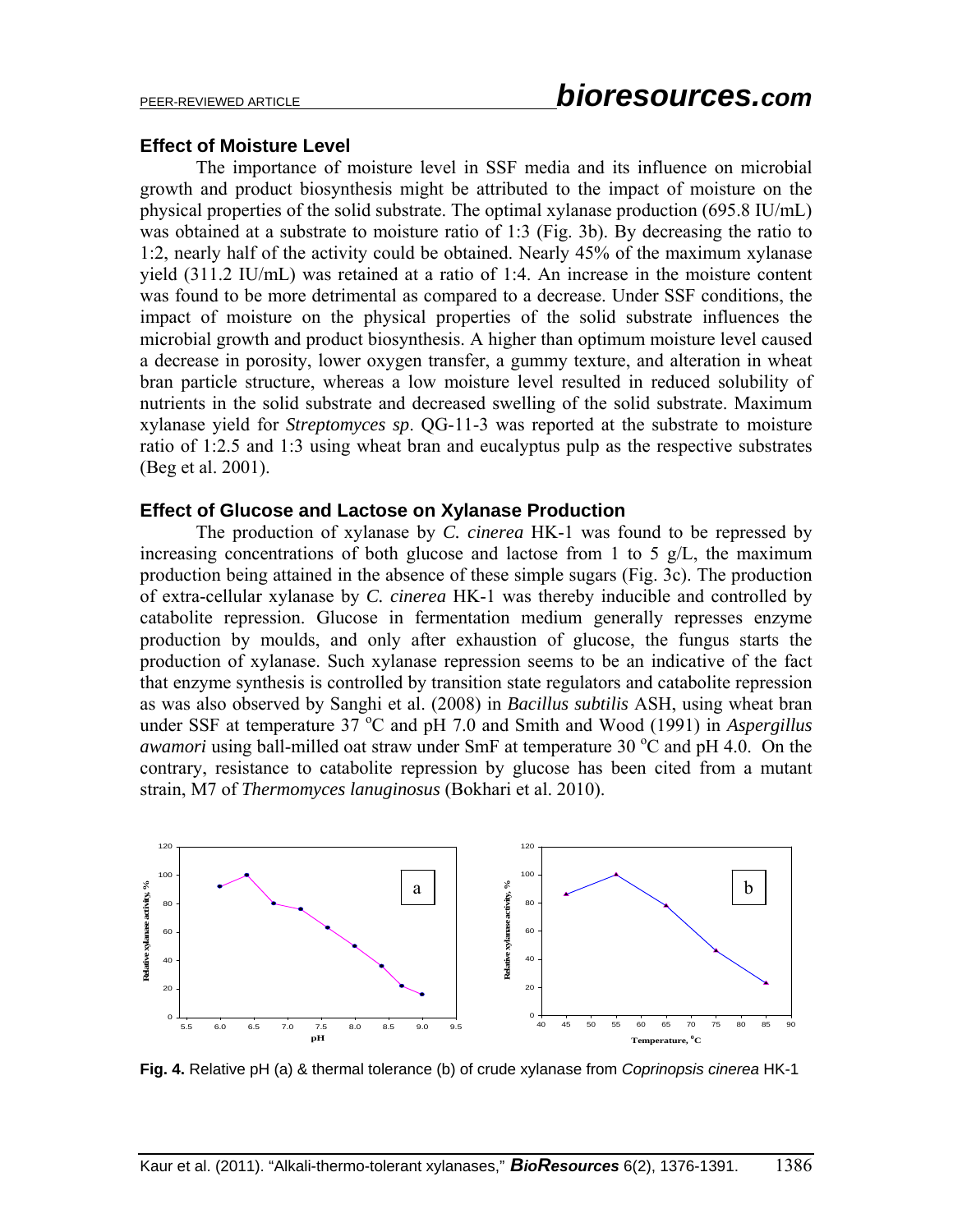# PEER-REVIEWED ARTICLE *bioresources.com*

#### **Effect of pH and Temperature on the Activity and Stability of Xylanase**

The tolerance of alkaline conditions is crucial, especially when considering the potentiality of xylanases in bleaching of cellulose pulps at high pH. The crude xylanase extracted from *C. cinerea* HK-1 was most active in the pH range of 6.0 to 6.8, when incubated at 55  $\degree$ C for 15 min and retained 50% of its activity at pH 8 (Fig. 4a), thereby proving its 50% alkali-tolerant nature. Enzymes, proteinaceous entities are liable to denaturation under harsh conditions posed by pH change, high temperature, or presence of high concentrations of metal ions, with adverse effects on their active sites resulting in a subsequent loss of enzyme activity. The pH activity profiles of enzymes also depend on pKa (ionization constant) of catalytic residues. The lower the pKa value, the higher is the pH stability. Amino acid residues contributing positive charges and hydrogen bonds lower the pKa values, with shorter bonds having a more definite effect (Collins et al. 2005). The optimal pH range for some strains of *T. lanuginosus* was found to be 6.0 to 7.0 (Singh et al. 2003). The activity of extracellular xylanase from *C. disseminatus* SW-1 NTCC1165 was found within a pH range of 6.0 to 9.0 with the optimum at pH 6.4 (Agnihotri et al. 2010). The thermal stability of the crude xylanase from *C. cinerea* HK-1 was examined within a temperature range of 45 to 85  $^{\circ}$ C at pH 6.4 for 15 min, and the results (Fig. 4b) are indicative of good thermal-tolerance. The xylanase retained 78% of its original activity at a temperature of  $65^{\circ}$ C. Although incubation at further higher temperatures inactivated the enzyme, still nearly 46% and 23% activities were retained at temperatures of 75 and 85 °C, respectively. Similarly to the xylanase in this study, most of the other known xylanases are also optimally active in the range of 50 to 65  $^{\circ}$ C (Kulkarni et al. 1999).

#### **Enzyme Production under Optimized SSF Conditions**

Under optimum SSF conditions, xylanase activity was 693.6 IU/mL, laccase activity 26.5 U/mL, and supernatant protein concentration 4.8 mg/mL, for *C. cinerea* HK-1*.* Cellulase contamination in the crude enzyme extract decreased to 0.550 IU/mL after the optimization of temperature from 32 to 37  $^{\circ}$ C. Although an overestimation of soluble proteins in crude extracts because of interferences with other compounds was possible, its profile agreed with an increase in enzyme activities.

#### **CONCLUSIONS**

The present work established the potential of a newly isolated white-rot basidiomycete *C. cinerea* HK-1 NFCCI-2032 for maximum xylanase production. Solid state fermentation (SSF) was shown to be the preferred mode of enzyme production by the strain *C. cinerea*, producing 693.6 IU/mL extra cellular xylanase and 26.5 U/mL laccase with supernatant protein concentration (4.8 mg/mL) when cultivated on media containing cheap agro-residue wheat bran as a sole carbon source and beef extract as a nitrogen source on the 7th day of incubation at 37  $^{\circ}$ C and pH 6.4. Although an overestimation of soluble proteins in crude extracts because of interferences with other compounds was possible, its profile agreed with an increase in enzyme activities. The crude xylanase obtained from the SSF was associated with a negligible cellulase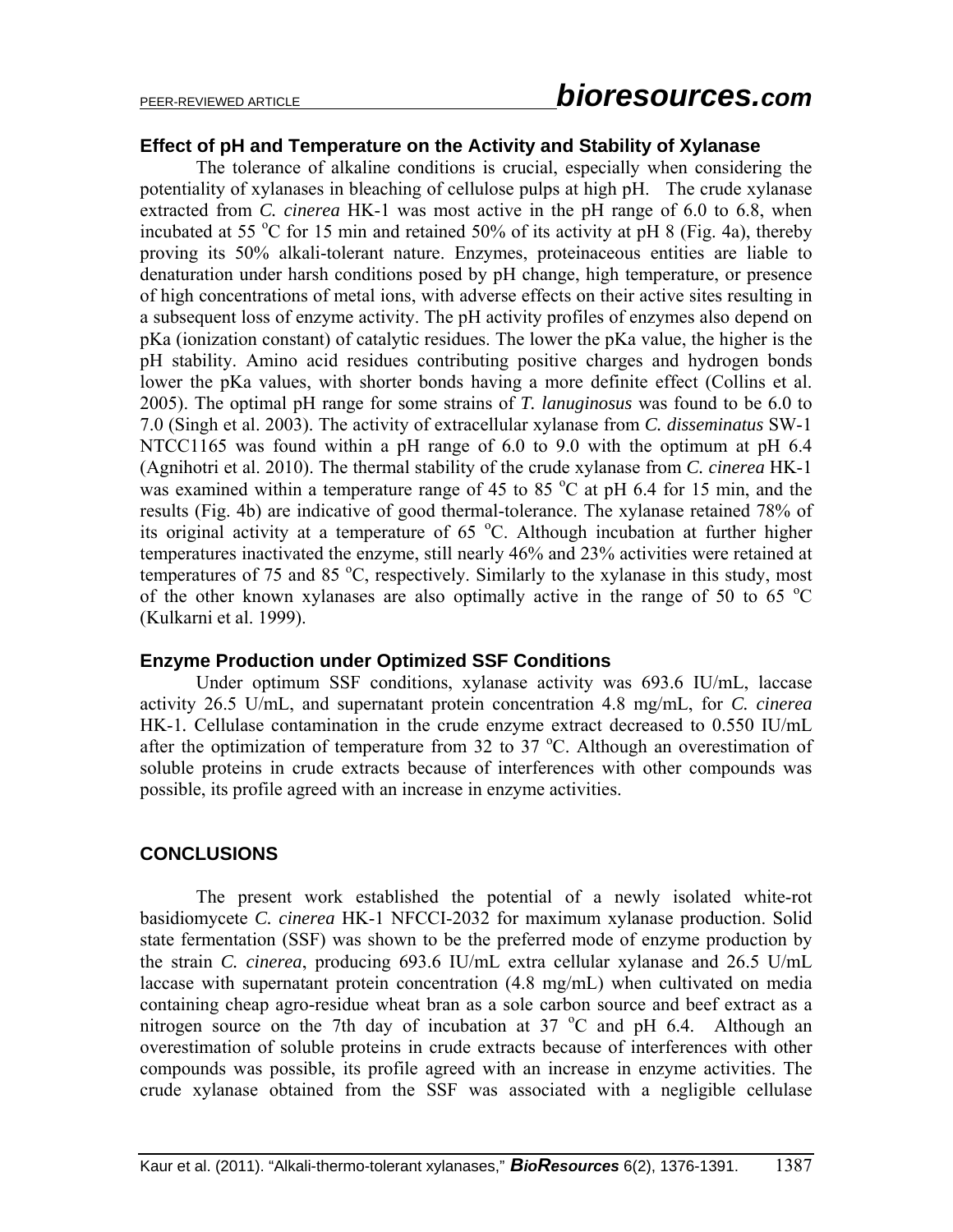contamination (0.55 IU/mL) under optimized conditions for xylanase production and so did not need any purification step. Thus it can be directly used in pulp and paper industry, applications, which further reduce its cost. The removal of xylan along with lignincarbohydrates complexes (LCC) during pulp prebleaching affects fibre swelling during pulp beating and development of cellulose-hemicelluloses hydrogen bonds adversely. A negligible quantity of cellulase causes hydrolysis of β-cellulose (degraded cellulose), which deposits on fiber surfaces and improves all the strength properties depending upon hydrogen bonding (tensile and burst indices and double fold numbers, etc.). In addition the xylanase was found to have a 50% thermo-alkali-tolerant nature, which is a typical prerequisite for pulp and paper industry applications. Considering the characteristics of *C. cinerea* HK-1 NFCCI-2032, it has a potential role in the development of a biobleaching process for mass production of xylanase, using low-cost media (wheat bran) and for commercial application in the paper industry.

### **ACKNOWLEDGMENTS**

This work was supported by a grant from the Council of Scientific and Industrial Research (CSIR), New Delhi, Government of India, as a part of fellowship (SRF) for PhD. studies at IIT-Roorkee, Department of Paper Technology.

# **REFERENCES CITED**

- Aiba, S., Humphrey, A. E., and Millis, N. F. (1973). "Kinetics," In: *Biochemical Engineering*, 2nd Edn., Academic Press, New York, pp. 92-127.
- Alexopoulos, C. J., Mims, C. W., and Blackwell, M. (1996). "Order Agaricales: The mushrooms," In: *Introductory mycology*, Alexopoulos, C. J., and Mims, C.W*.*, and Blackwell, M. (eds.), John Wiley & Sons, New York, pp. 508-543.
- Agnohotri, S., Dutt, D., and Tyagi, C. H. (2010). "Complete characterization of bagasse of early species of *Saccharum officinerun*-Co 89003 for pulp and paper making," *BioResources* 5(2), 1197-1224.
- Agnihotri, S., Dutt, D., Tyagi, C. H., Kumar, A., and Upadhyaya, J. S. (2010). "Production and biochemical characterization of a novel cellulase-poor alkalithermo-tolerant xylanase from *Coprinellus disseminatus* SW-1 NTCC1165," *World J. Microbiol. Biotechnol.* 26, 1349-1359.
- Babu, K. R., and Satyanarayana, T. (1995). "α-Amylase production by thermophilic *Bacillus coagulans* in solid state fermentation," *Process Biochem.* 30, 305-309.
- Battan, B., Sharma, J., Dhiman, S. S., and Kuhad, R. C. (2007). "Enhanced production of cellulase-free thermostable xylanase by *Bacillus pumilus* ASH and its potential application in paper industry," *Enzyme Microbial Technol*. 41, 733-739.
- Beg, Q. K., Kapoor, M., Mahajan, L., and Hoondal, G. S. (2001). "Microbial xylanase and their industrial application: A review," *Appl. Microbiol. Biotechnol*. 56, 326-338.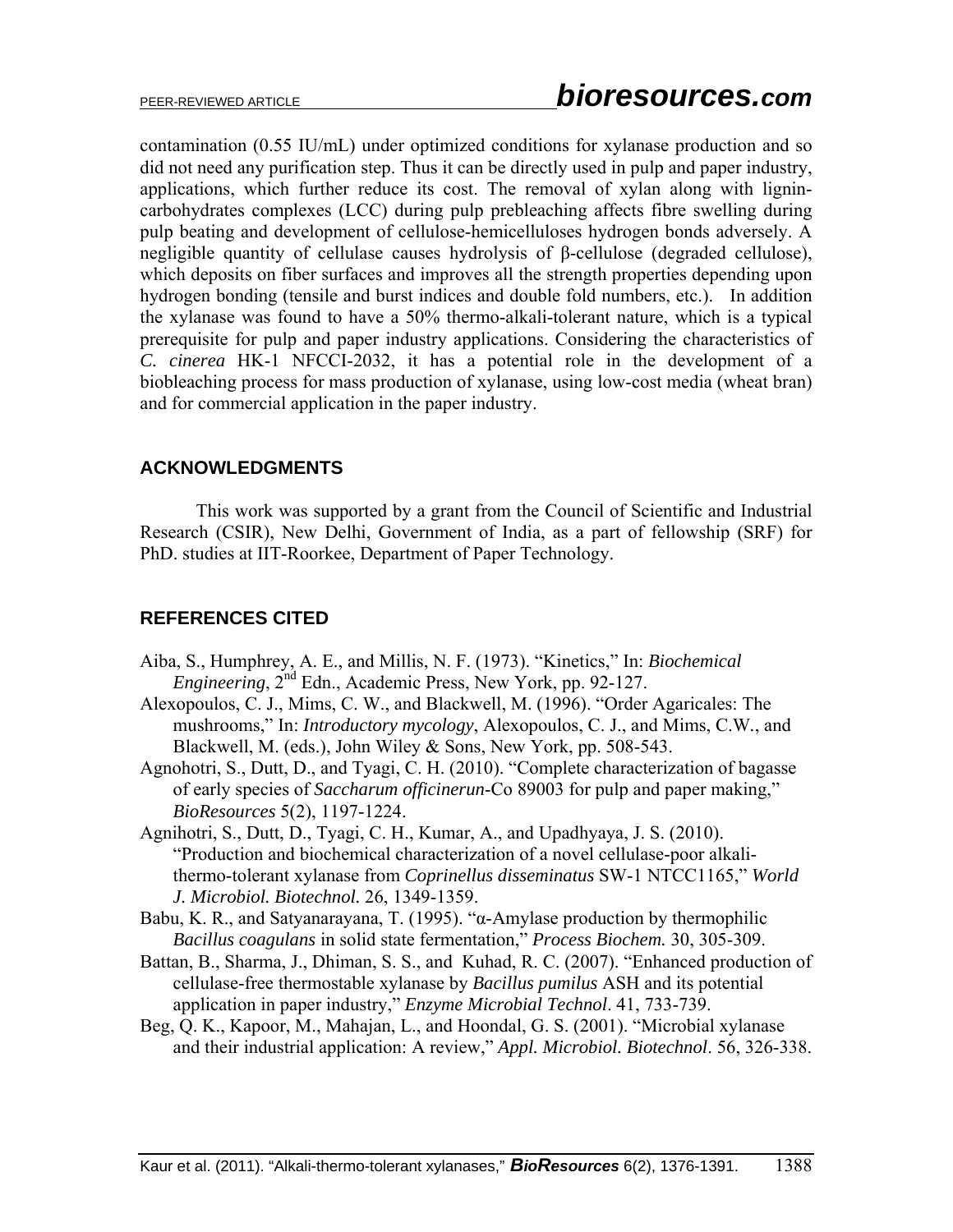- Biely, P., Mislovicová, D., and Toman, R. (1985). "Soluble chromogenic substrates for the assay of endo 1,4-β-xylanases and endo 1,4-β-glucanases," *Anal. Biochem*. 144(1), 142-146.
- Bokhari, S. A. I., Rajoka, M. I., Javaid, A., Shafiq-ur-Rehman, Ishtiaq-ur-Rehman, and Latif, F. (2010). "Novel thermodynamics of xylanase formation by a 2-deoxy-Dglucose resistant mutant of *Thermomyces lanuginosus* and its xylanase potential for biobleachability," *Bioresour. Technol*. 101, 2800-2808.
- Collins, T., Gerday, C., and Feller, G. (2005). "Xylanases, xylanase families and extremophilic xylanases," *FEMS Microbiol. Rev*. 29, 3-23.
- de Souza-Cruz, P. B., Freer, J., Siika-Aho, M., and Ferraz, A. (2004). "Extraction and determination of enzymes produced by *Ceriporiopsis subvermispora* during biopulping of *Pinus taeda* wood chips," *Enzyme Microbial. Technol*. 34, 228-234.
- Dutt, D., Upadhyay, J.S., Tyagi, C. H., and Kumar, A. (2008). "Studies on *Ipomea carnea* and *Cannabis sativa* as an alternative pulp blend for softwood: An optimization of kraft delignification process," *Ind. Crops Prod*. 28, 128-136.
- Dutt, D., Upadhyay, J. S., Singh, B., and Tyagi, C. H. (2009). "Studies on *Hibiscus cannabinus* and *Hibiscus sabdariffa* as an alternative pulp blend for softwood: An optimization of kraft delignification process," *Ind. Crops Prod.* 29, 16-26.
- Gawande, P. V., and Kamat, M. Y. (1999). "Production of *Aspergillus* xylanase by lignocellulosic waste fermentation and its application," *J. Appl. Microbiol*. 87, 511- 519.
- Gupta, S., Kuhad, R. C., Bhushan, B., and Hoondal, G. S. (2001). "Improved xylanase production from a haloalkalophilic *Staphylococcus* sp. SG-13 using inexpensive agricultural residues," *World J. Microbiol. Biotechnol*. 17, 5-8.
- Hölker, U., Höfer, M., and Lenz, J. (2004). "Biotechnological advantages of laboratoryscale solid-state fermentation with fungi," *Appl. Microbiol. Biotechnol.* 64, 175-186.
- Kang, S. W., Park, Y. S., Lee, J. S., Hong, S. I., and Kim, S. W. (2004). "Production of cellulases and hemicellulases by *Aspergillus niger* KK2 from lignocellulosic biomass," *Biores. Technol.* 91, 153-156.
- Kachlishvili, E., Penninckx, M.J., Tsiklauri, N., and Elisashvili, V. (2005). "Effect of nitrogen source on lignocellulosic enzyme production by white-rot basidiomycetes under solid-state cultivation," *World J. Microbiol. Biottechnol*. 22(4), 391-397.
- Kaur, J., Chadha, B. S., and Saini, H. S. (2006). "Regulation of cellulase production in two thermophilic fungi *Melanocarpus* sp. MTCC 3922 and *Scytalidium thermophilum* MTCC 4520," *Enzyme Microbial. Technol*. 38, 931-936.
- Kaur, H., Dutt, D., and Tyagi, C. H. (2011). "Optimization of soda pulping process of ligno-cellulosic residues of lemon and sofia grasses produced after steam distillation," *BioResources* 6(1), 103-120.
- Krishna, C. (2005). "Solid-state fermentation systems An overview," *Crit. Rev. Biotechnol.* 25, 1-30.
- Kües, U. (2000). "Life history and developmental processes in the basidiomycete *Coprinus cinereus*," *Microbiol. Mol. Biol. Rev*. 64, 316-353.
- Kulkarni, N., Abhay, S., and Rao, M. (1999). "Molecular and biotechnological aspects of xylanases," *FEMS Microbiol. Rev.* 23, 411-456.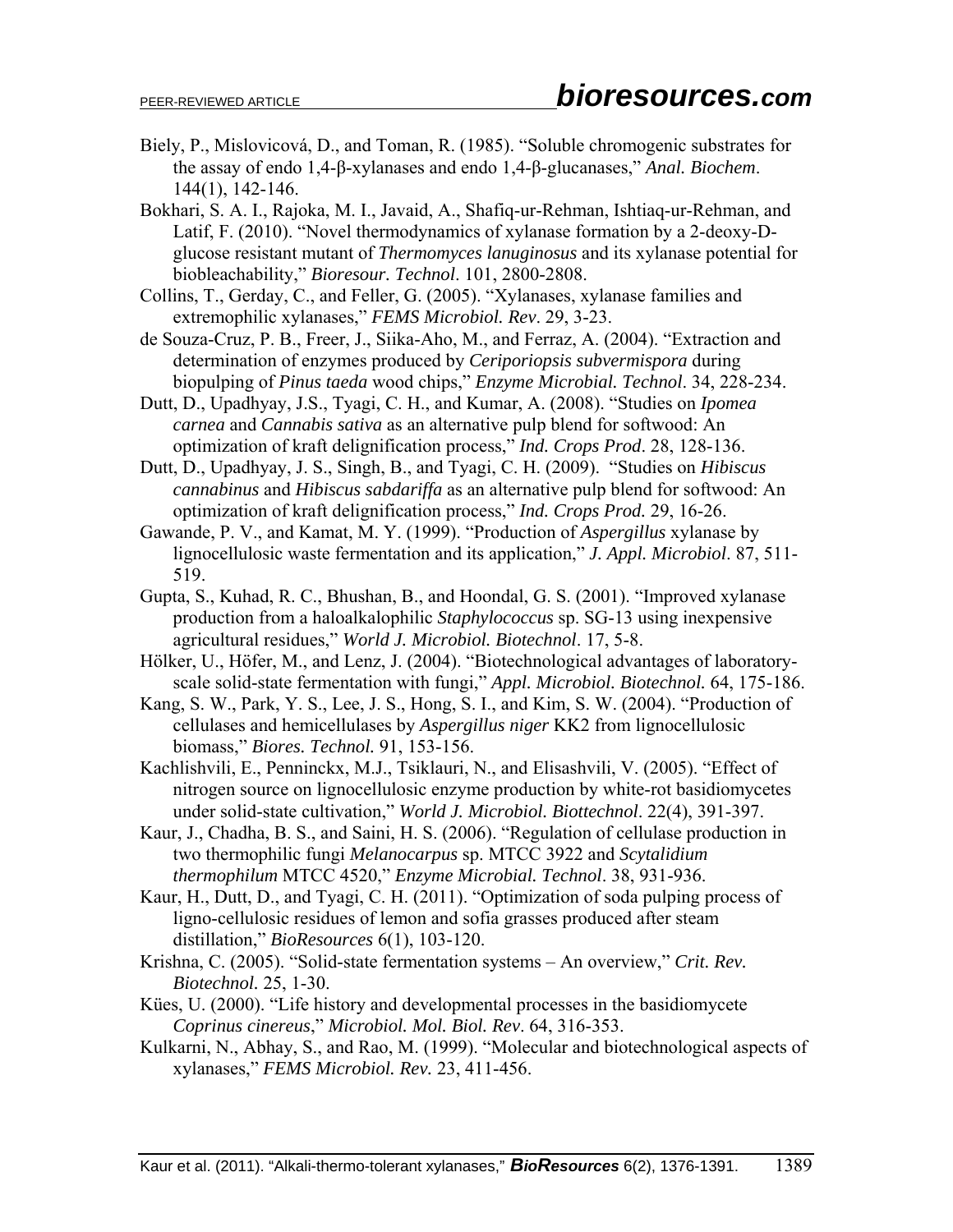- Lowry, O. H., Rosebrough, N. J., Farr, A. L., and Randall, R. J. (1951). "Protein measurement with the folin phenol reagent," *J. Biol. Chem*. 193, 265-275.
- Maheswari, M. U., and Chandra, T. S. (2000). "Production and potential applications of a xylanase from a new strain of *Streptomyces cuspidosporus*," *World J. Microbiol. Biotechnol.* 16, 257-263.
- Malarvizhi, K., Murugesan, K., and Kalaichelvan, P. T. (2003). "Xylanase production by *Ganoderma lucidum* on liquid and solid-state culture," *Indian J. Exp. Biol*. 41, 620- 626.
- Mandels, M., Andreotti, R., and Roche, C. (1976). "Measurement of saccharifying cellulose," *Biotechnol. Bioeng. Symp.* 6, 21-23.
- Miller, G.L. (1959). "Use of dinitrosalicylic acid reagent for determination of reducing sugars," *Anal. Chem.* 31, 426-428.
- Mitchell, D.A., and B.K. Lonsane. (1992). "Definition, characteristics and potential," In: *Solid Substrate Cultivation*, Doelle, H. W., Mitchell, D. A., and Rolz, C. E. (eds.), Elsevier Applied Biotechnology Series.
- Ninawe, S., Kapoor, M., and Kuhad, R. C. (2008). "Purification and characterization of extracellular xylanase from *Streptomyces cyaneus* SN32," *Bioresour. Technol*. 99, 1252-1258.
- Pal, A., and Khanum, F. (2010). "Production and extraction optimization of xylanase from *Aspergillus niger* DFR-5 through solid-state-fermentation," *Biores. Technol*. 101, 7563-7569.
- Pandey, A., Socool, C. R., and Mitichell, D. (2000). "New developments in solid-state fermentation," *Process Biochem*. 35, 1153-1169.
- Polizeli, M. L. T. M., Rizzatti, A. C. S., Monti, R., Terenzi, H. F., Jorge, J. A., and Amorim, D. S. (2005). "Xylanases from fungi: Properties and industrial applications," *Appl. Microbiol. Biotechnol*. 67, 577-591.
- Poorna, C. A., and Prema, P. (2007). "Production of cellulase-free endoxylanase from novel alkalophilic thermotolerent *Bacillus pumilus* by solid-state fermentation and its application in wastepaper recycling," *Bioresour. Technol*. 98, 485-490.
- Quinnghe, C., Xiaoyu, Y., Tiangui, N., Cheng, J., and Qiugang, M. (2004). "The screening of culture conditions and properties of xylanase by white-rot fungi *Pleurotus ostreatus*," *Process Biochem*. 39, 1561-1566.
- Reid, I. D. (1989). "Solid-state fermentations for biological delignification: Review," *Enzyme Microbiol. Technol.* 11, 786-803.
- Sanghi, A., Garg, N., Sharma, J., Kuhar, K., Kuhad, R. C., and Gupta, V. K. (2008). "Optimization of xylanase production using inexpensive agro-residues by alkalophilic *Bacillus subtilis* ASH in solid-state fermentation," *World J. Microbiol. Biotechnol.* 24, 633-640.
- Smith, D. C., and Wood, T. M. (1991). "Xylanase production by *Aspergillus awamori*, development of a medium and optimization of extracellular xylanase and βxylosidases while maintaining low protease production," *Biotechnol. Bioeng.* 38, 883-890.
- Singh, S., Madlala, A. M., and Prior, B. A. (2003). "*Thermomyces lanuginosus*: Properties of strains and their hemicellulases," *FEMS Microbiol. Rev*. 27, 3-16.